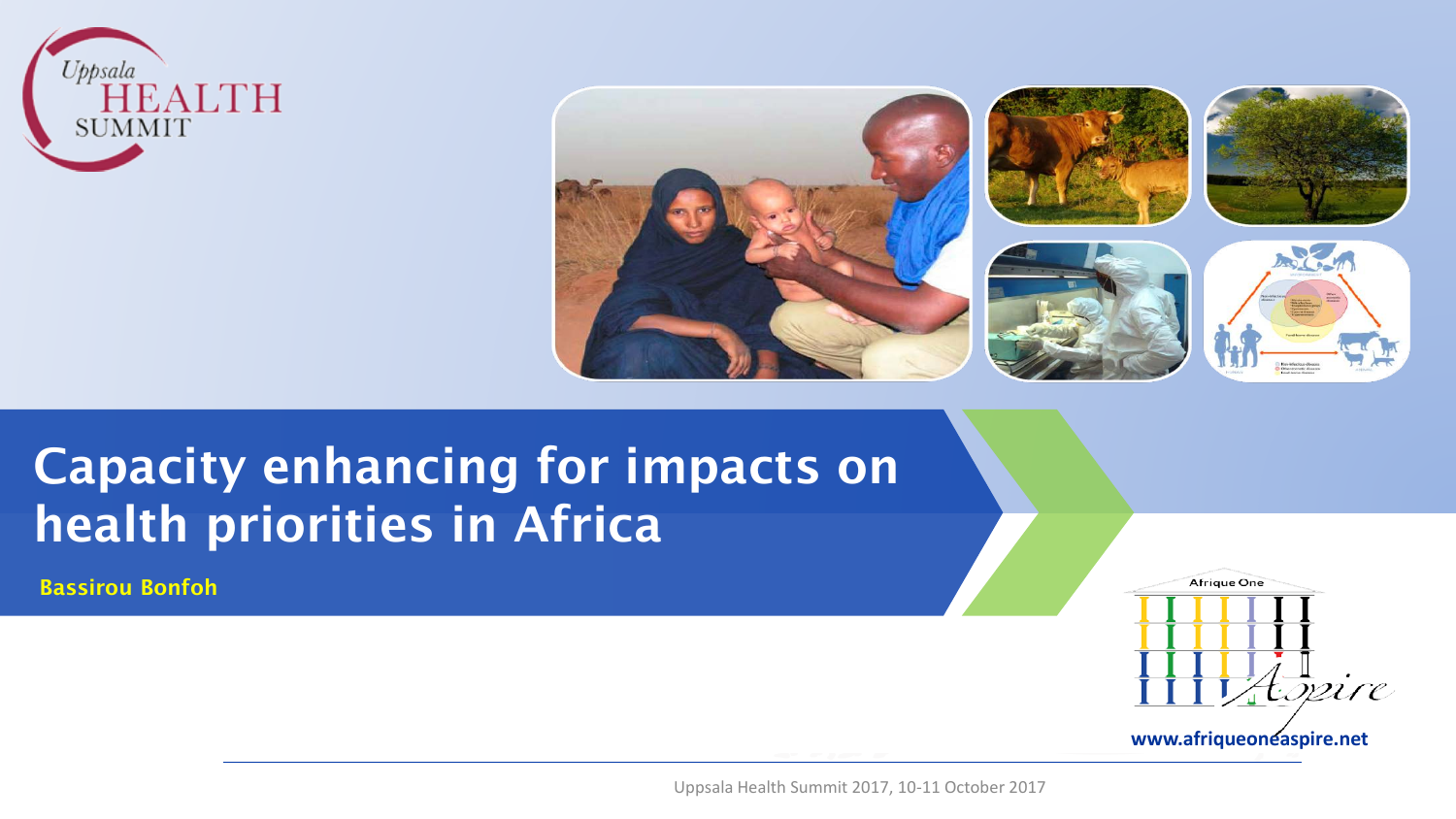### **Outline**

1. Strong socio-ecological

2. Addressing priorities

3. Institutional capacity

5. Resources allocation

4. Managing partnerships

determinants



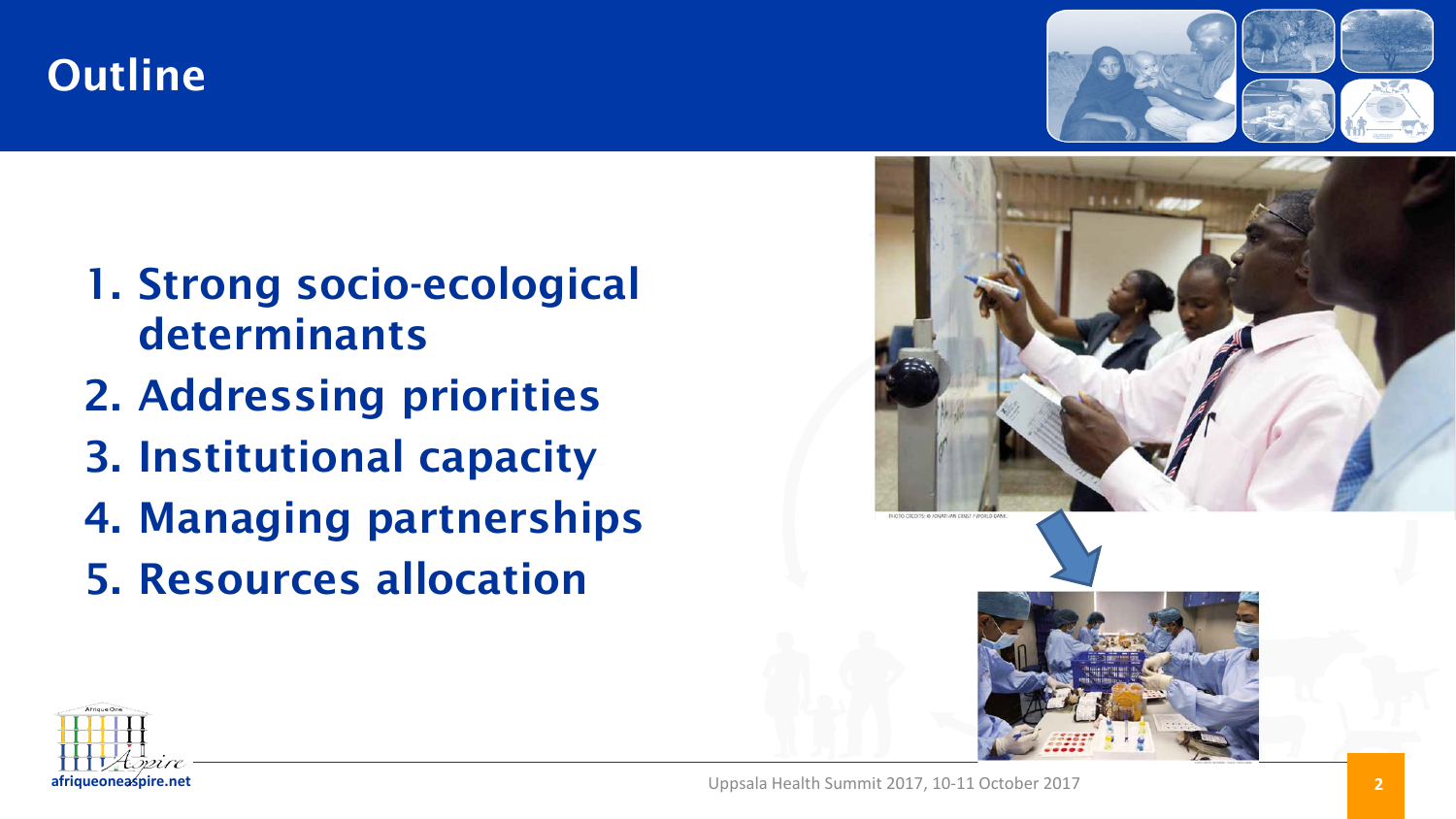## Ecological characteristics and processes influencing disease transmission







MUII+ October 2017 **3**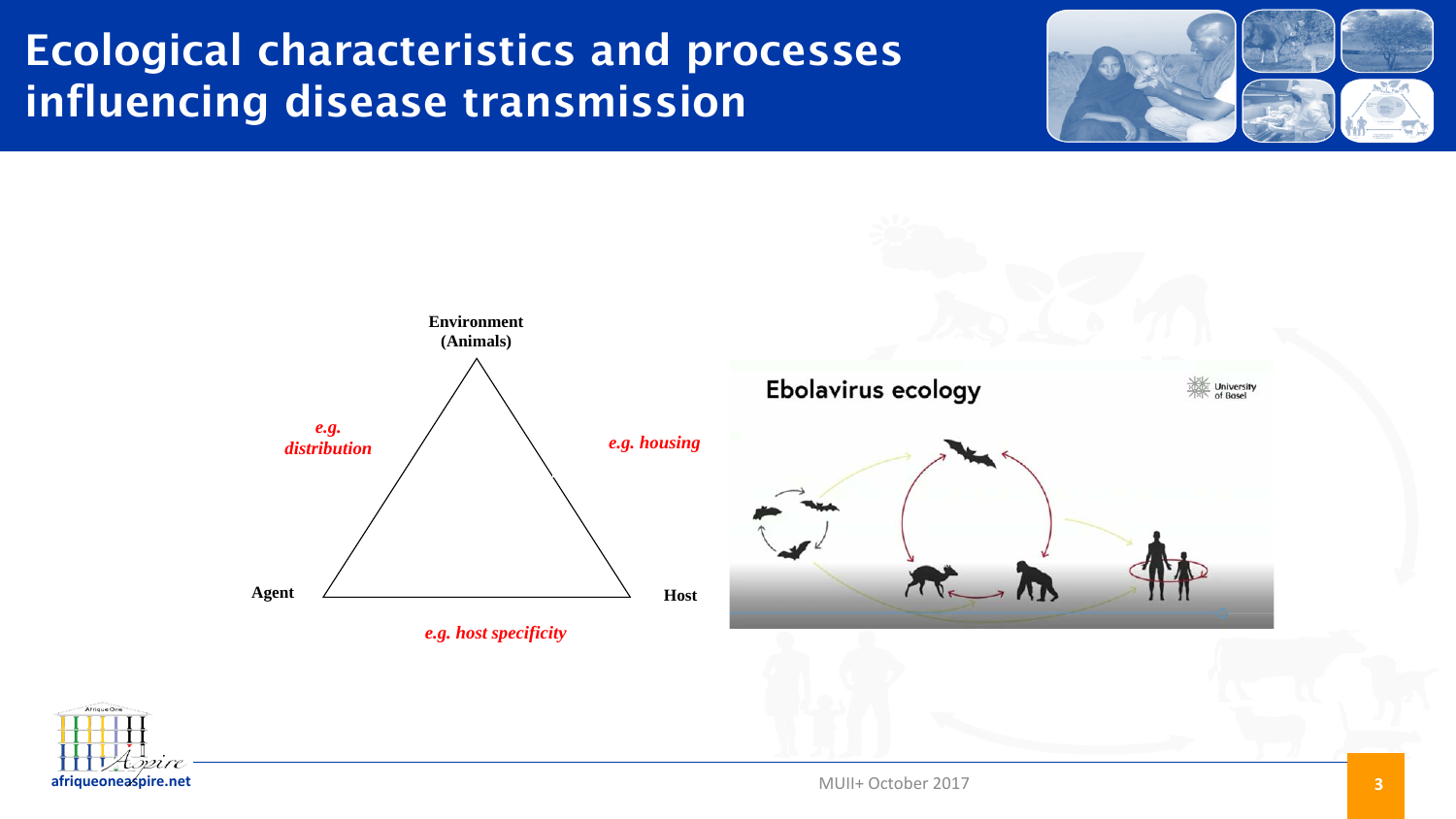# Social characteristics and processes influencing service needs



*<<http://www.analytictech.com/mb021/motivation.htm>>* 

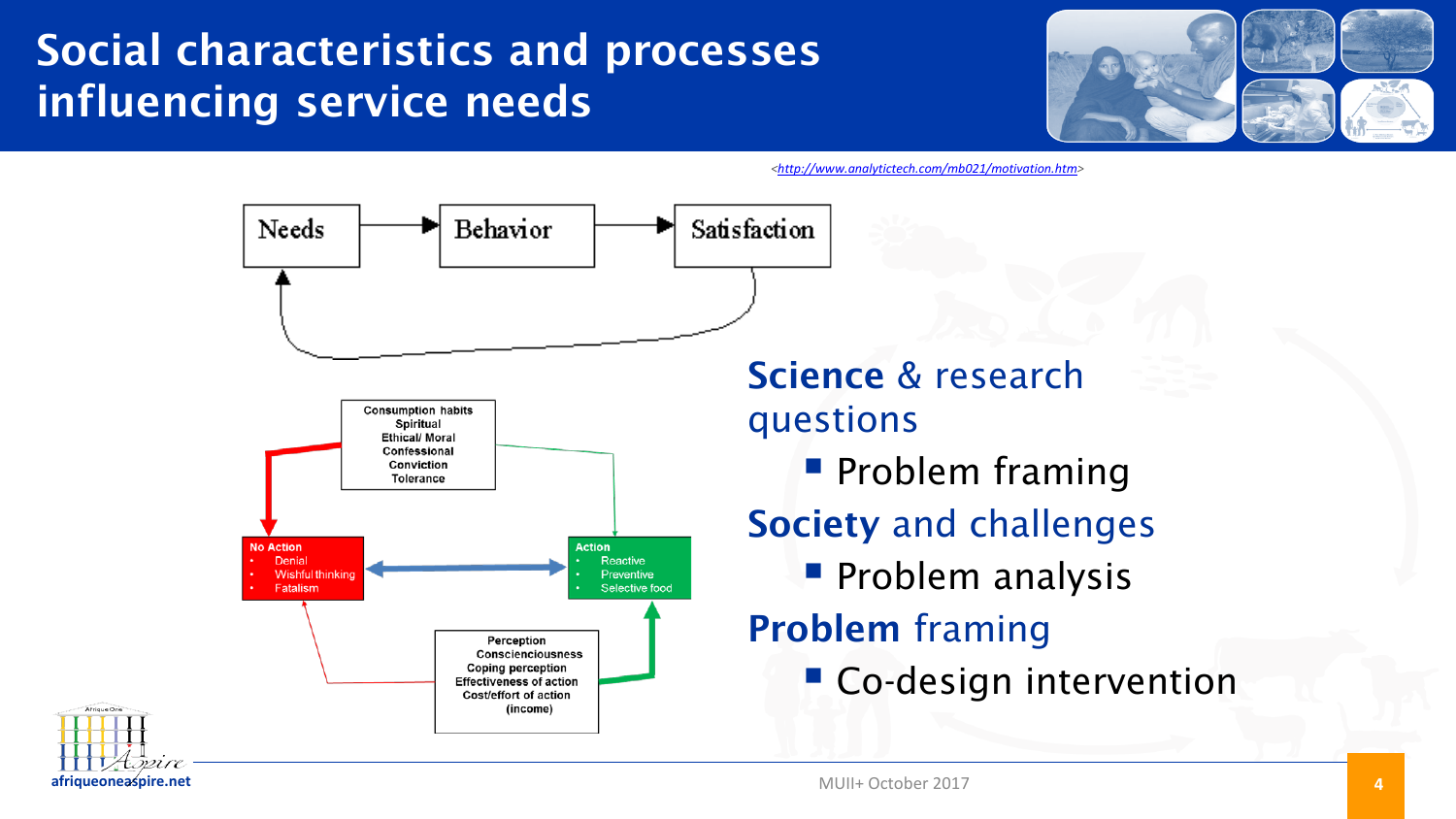# Different impacts of disease and their control on poor (Perry et al, 2011)



#### Securing assets and reducing vulnerability:

**Diseases with high livestock mortality in** smallholder systems (Newcastle disease, Rift Valley fever….)

## Promoting sustainable intensification:

- **Endemic diseases (parasitism, vector-borne)**
- **Mastitis, dystocia, metabolic diseases**

## Improving access to market opportunities:

- **Disease and food safety risks in commodities**
- **Transboundary diseases**





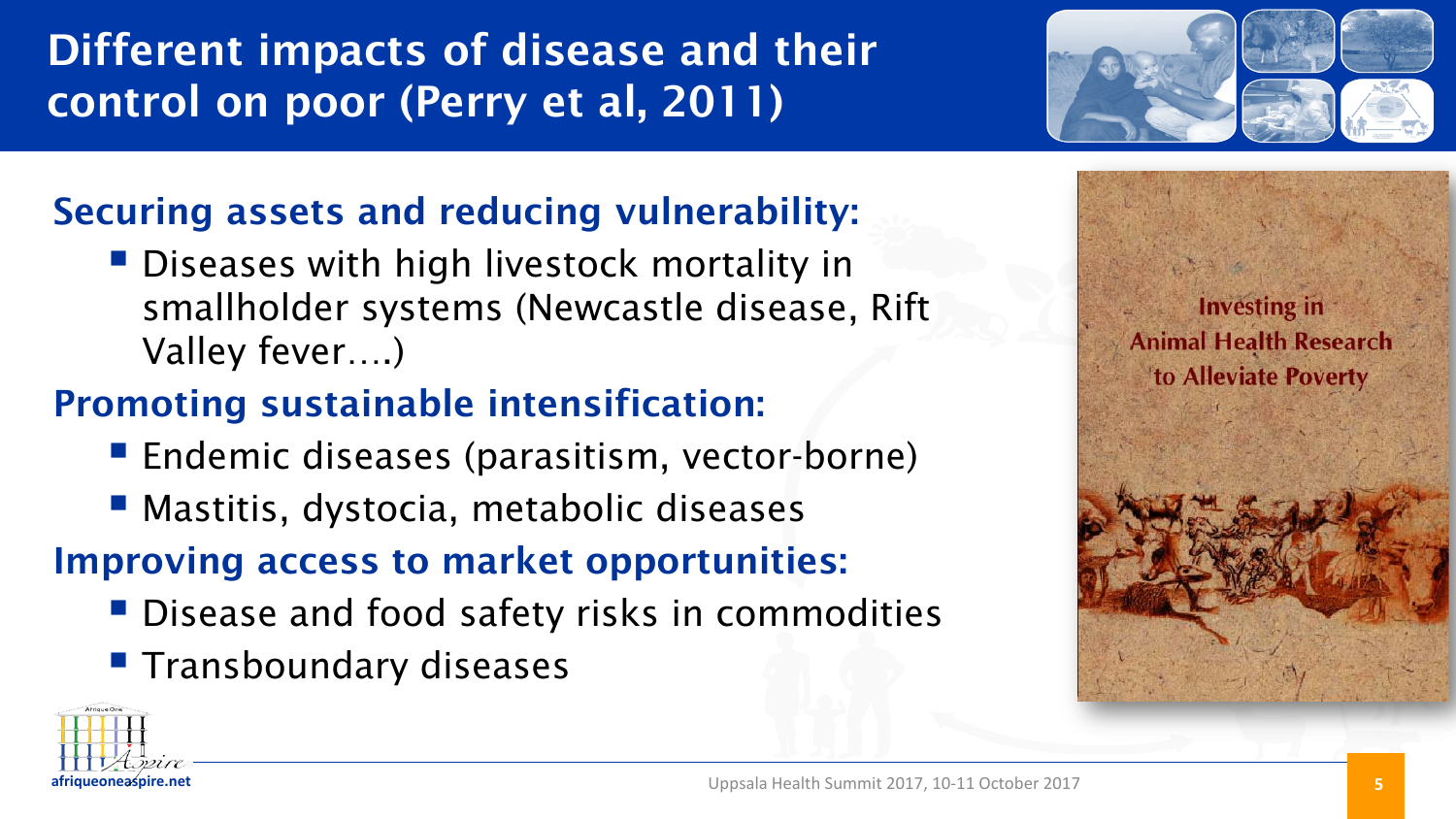# Transboundary Research Partnerships





#### Basic principles

- **Build on mutual trust**
- Take societal responsibility
- **From field site to strong and** sustainable institutions

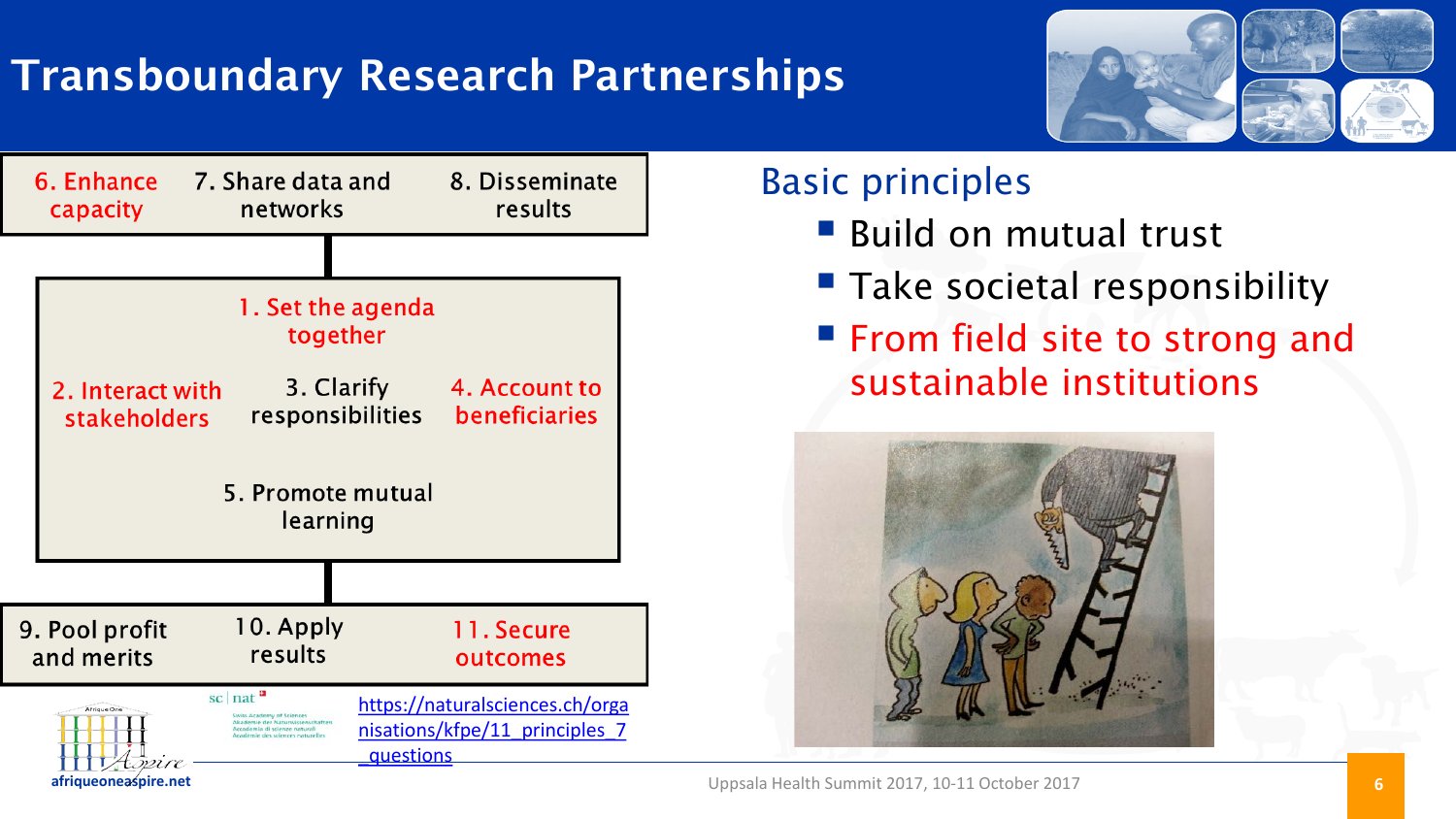# Disciplinary diversity and training needs



#### Background disciplines of fellows (global)



#### Accelerating world-class research

Africa is home to 15% of the world's population and 5% of the world's gross domestic product (GDP) but accounts for just 1.3% of global investment in research and development (R&D).

For the continent to achieve even the world average for the number of researchers per head of population, it will need to rapidly train one million new PhDs. There will need to be investment in infrastructure and career development, both at universities and other research organisations.

> **afriqueoneaspire.net** [http://aesa.ac.ke/#](http://aesa.ac.ke/)

Basic and advanced molecular biology, Advanced statistics, Bioinformatics, Risk analysis, Modelling (e.g. Social science)

discipline Curricula adjustment in Academia for the next generation to better respond to societal needs (e.g. One Health)

#### Retaining expertise in local institutions (e.g. poaching)

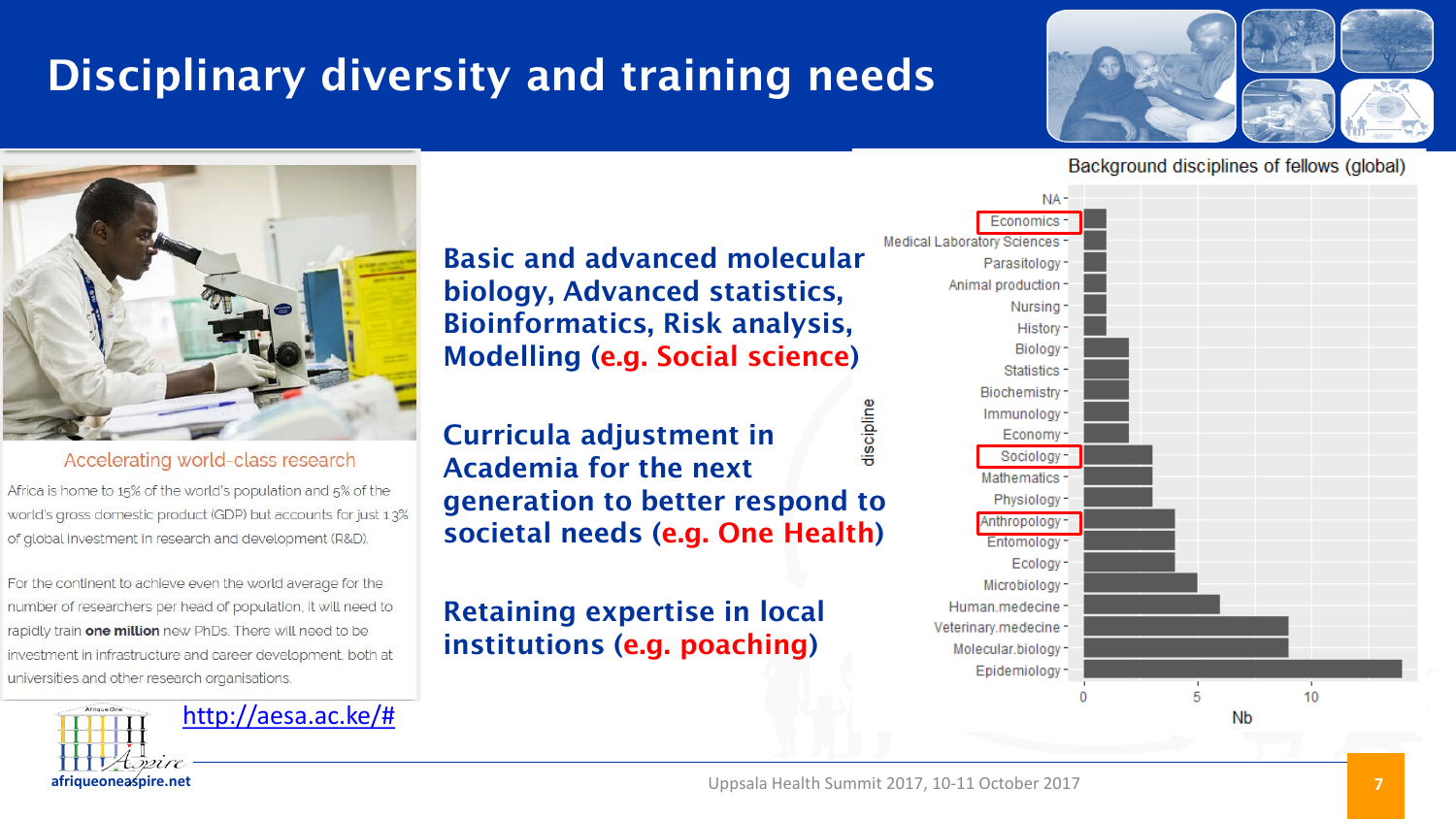# Barriers and resources allocation



#### Contextual diversity in African

- **Structure of ministries and sectors**
- **Language**
- **Geography**
- Culture….

Leaderships

Coordination of programmes and institutions

Budget allocation

- Funding  $\rightarrow$  donors driven!!!
- Resources allocation based on sectors contribution to health